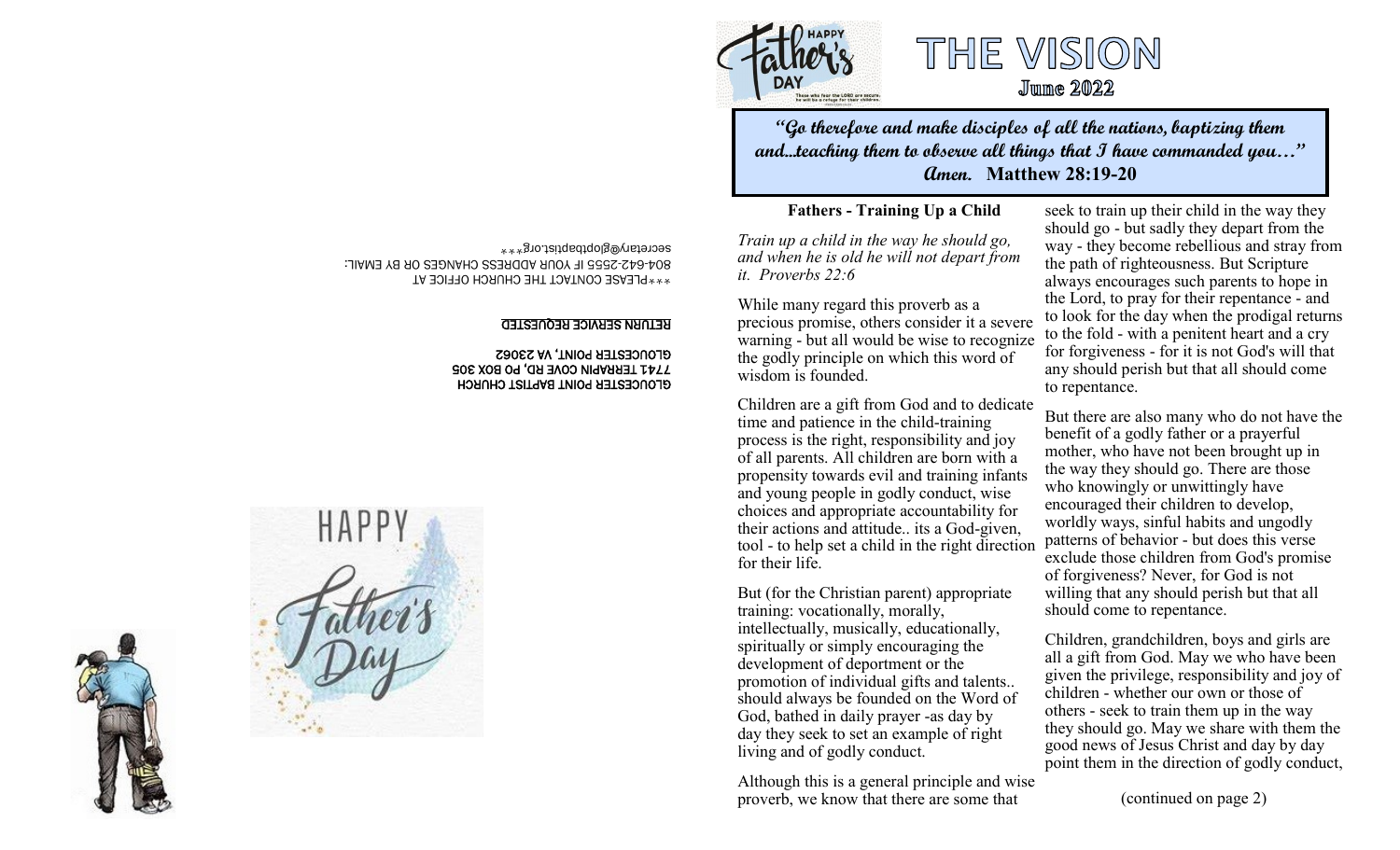#### (continued from page 1)

wise choices and appropriate accountability - praying always that when they are old they will not depart from the way of righteousness.

My Prayer from the Daily Verse - Knowing Jesus.com

Heavenly Father, thank You for the privilege, responsibility and joy of the children You have placed in my life. I humbly ask that You would guide me in the way that I should teach them and train them and pray that they may grow up in the fear and nurture of the

Lord. May they grow in godly conduct, make wise choices and learn to be both responsible towards others and accountable to authority. Keep them from worldly ways, direct and govern their lives and may they never depart from the way of righteousness, in Jesus name I pray, AMEN.

Source: Knowing Jesus (a daily verse)

### **Ukraine Relief**

Thank you for your donations to help provide relief for Ukrainian refugees. Your dollars are being used to fund housing, meals and supplies for those fleeing the war.

WMUV partnered with Project Ruth in Bucharest, Romania several years ago and worked and ministered among the Roma population. Our brothers and sisters in Christ are now also meeting needs among Ukrainian refugees by housing them at the Ruth School and Providence Baptist Church in Bucharest. They have discovered that taking food across the border in large trucks is problematic, however, taking smaller boxes in cars has proven much easier. So, we are also helping them provide food boxes designed to assist a family of four for seven days (4:7 boxes). These 4:7 Care Boxes will be packed by some of the 70+ refugees currently being housed at the Ruth Refugee Center and/or by volunteer teams from the local & global church community.

Please continue to donate to their efforts. Special envelopes are on the WMU shelf in the hallway or just designate on your check "WMUV Project Ruth" and place in the offering plate. God bless you as you bless others.

**Deacon of the Week** 6/5—Jimmy Diggs 6/12—Buddy Hogge 6/19—Sandy McElfresh 6/26—Barry Milligan

**Nursery Workers** 6/5—H. Warren/T. Owens 6/12—L. Walton/A. Zepeda 6/19—Jamie/Bailey Moore 6/26—H. Warren/T. Owens

 **June Ushers** Sonya Anthony Stan Gandee Jamie Moore Stewart Wood

**Sun. Sch. Nursery** Sharon/Howard Warren



# Source: Knowing Jesus (a daily verse)<br>Submitted by Buddy Hogge **CHURCH** Worker'S

**June Tellers** Tommy Ashe Gail Mongold

**Older Children's Church** 6/5—Alice/Gordon Smith 6/12—Jayme/Brody Sanford 6/19—M. McNeil/D. Gandee 6/26—Connie/Sami West

#### **Younger Children's Church**

6/5—Nancy Dyson 6/12—Sonya Anthony 6/19—Joyce Marshall 6/26—R. Wells/M. Wagner

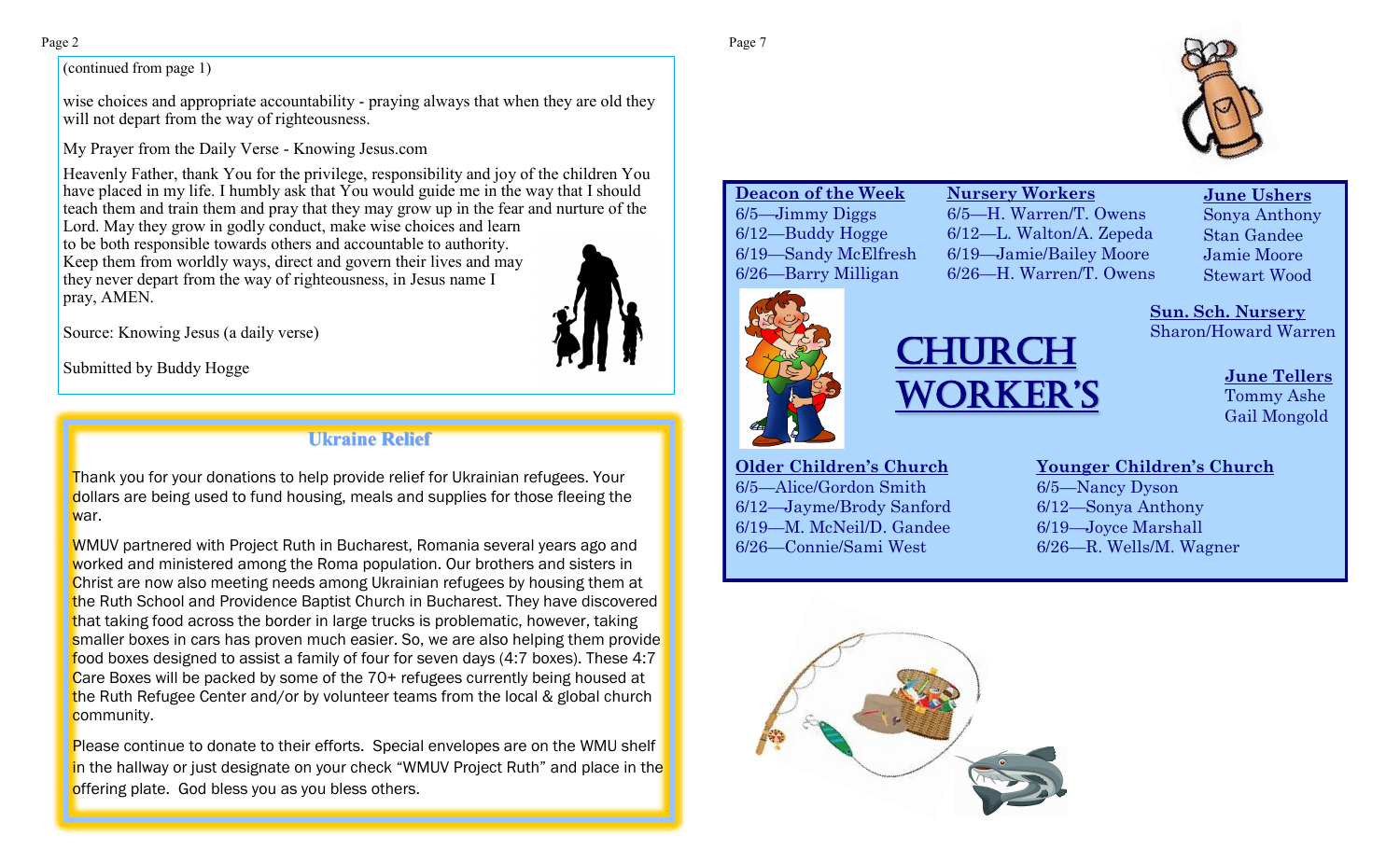



*Train up a child in the way he should go: and when he is old, he will not depart it. (Proverbs 22:6* 

What's Happening<br>In The WMU

WMUV Week at Standing Rock, July 24-29, looks different for 2022! Due to the uncertainty surrounding COVID we will not take a large team to Standing Rock Indian Reservation this year.

A smaller WMUV group will go and provide one day of a Vacation Bible School type program for the nine communities we usually visit. The travel team will also visit each site with fun carnival games and a puppet show!

How can you be involved?

#### PRAY

- Pray for our friends at Standing Rock. You can find prayer cards here: https:// www.wmuv.org/standing-rock
- \* Pray for our team.
- Pray for our partners at Tipi Wakan Ministries

#### DONATE

Cash, Walmart or Amazon gift cards! These funds will be used to purchase school supplies for schools at Standing Rock, meals for community members, and supplies for the VBS program. See any member of WMU for more information or to make contributions. We thank you for your support of our friends on the reservation.



These commandments that I give you today<br>These commandments that I give you today These commandments that I give you come.<br>are to be on your hearts. Impress them on<br>c:Comen Talk about them when you s These communitiests. Impress them on<br>are to be on your hearts. Impress them you sit<br>your children. Talk about them when you sit<br>your children. Talk about them when you alt up. are to be on your in about them when you see<br>your children. Talk about them when you read,<br>at home and when you walk along the road, your chuurent<br>at home and when you walk along the 1<br>when you lie down and when you get up.<br>when you lie down and when you get up. when you we we will<br>(Deuteronomy 6:6-7)



#### **Missionary Moment**

There are more than 3,500 SBC-endorsed military, healthcare, and public safety chaplains. These chaplains do the difficult work of ministering in uniform and supporting and counseling people in times of crises.

Pray that God will give them wisdom, discernment, and endurance as they support the spiritual needs and development of our military members and their families.